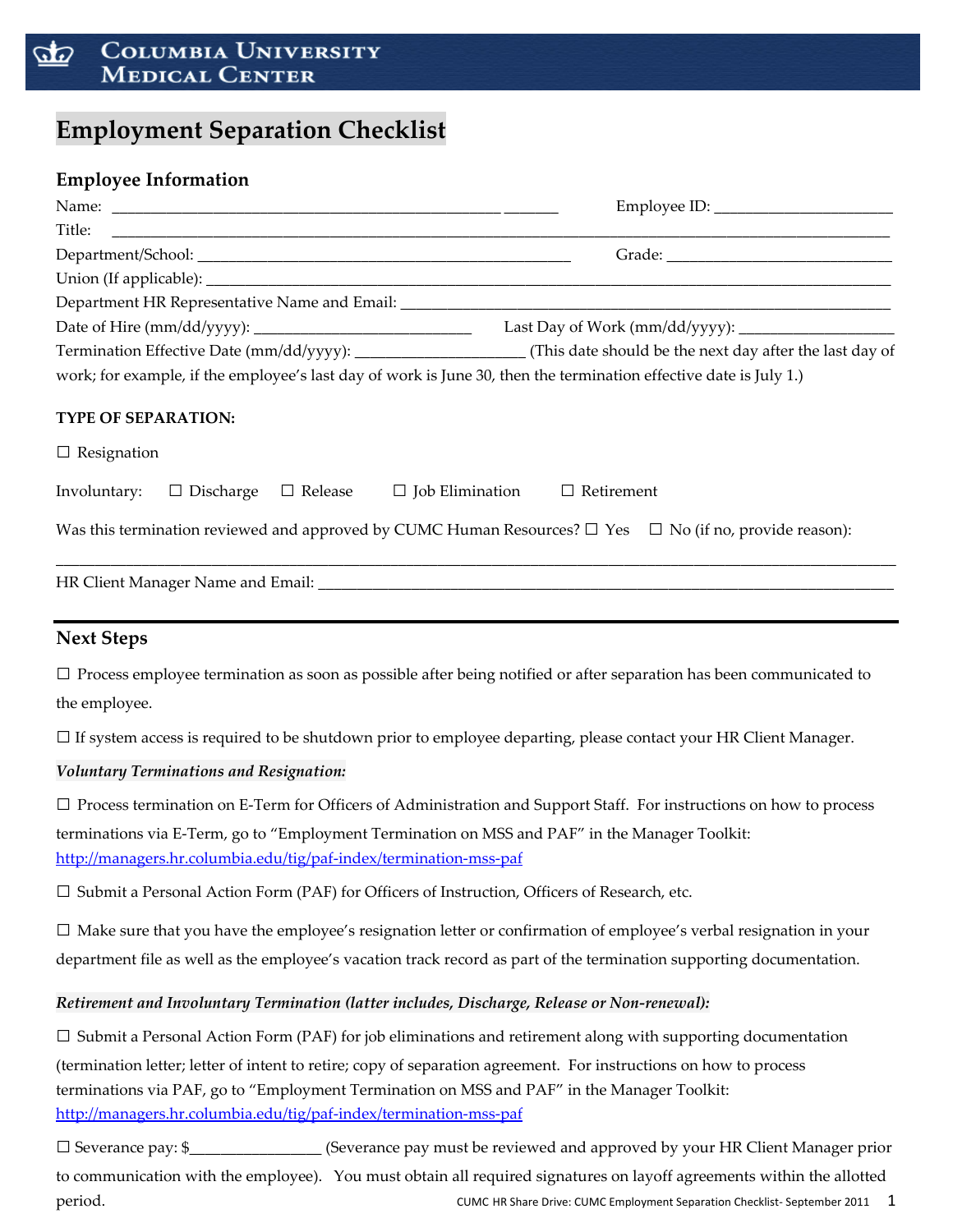#### COLUMBIA UNIVERSITY 50 **MEDICAL CENTER**

# **Employment Separation Checklist**

## **University Property**

□ Collect all keys (Office/Laboratories/Restrooms).

 $\Box$  Collect all CUID's and any affiliated ID's. This would also include access badges such as a Dosimetry badge.

□ Collect all electronic devices, such as laptops, IPADS, pagers, cellular phones and other equipment (including USB's, CD's, DVD's)

 $\square$  If there is an agreement between the department and the employee to change ownership of devices then the property must be cleansed of CU data by the CUMC IT Department prior to removing the device from CUMC.

□ Electronic and paper documents.

□ Collect/Cancel <sup>P</sup>‐Card/Corporate Credit Cards.

□ Close/Collect/Transfer any Petty Cash Accounts.

### **Key Contact Information**

| Description                                              | Department                             | <b>Contact Number/Email</b> |
|----------------------------------------------------------|----------------------------------------|-----------------------------|
| <b>Employee Relations</b>                                |                                        |                             |
| Process and Procedures                                   | <b>CUMC Human Resources</b>            | 212-305-4357 Option #1      |
| Guidance/Advise<br>$\bullet$                             |                                        |                             |
| <b>Exit Interview</b><br>$\bullet$                       |                                        |                             |
| Disable UNI, Domain/Exchange Accounts, FFE, AP/CAR,      | <b>CUMCIT</b>                          | 212-305-HELP                |
| Activate or Remove any email forwarding if it exists and | <b>CUIT</b>                            | 212-854-1919                |
| Clear/Change all computer passwords                      |                                        | 5help@columbia.edu          |
| Deactivate CUID                                          | <b>CUMC Public Safety</b>              | 212-305-8100                |
|                                                          |                                        | cumc-idoffice@columbia.edu  |
| Deactivate IDX or CROWN access                           | <b>Shared Practice</b>                 | 201-346-3100                |
| Stop Payroll                                             | <b>CUMC Payroll</b>                    | 212-305-2258                |
| Cancel Signatory Authorization                           | Controller's Office                    | 212-854-4683                |
| Cancel P-card/Corporate Credit Cards                     | Purchasing                             | 212-854-4179                |
|                                                          |                                        | pcard@columbia.edu          |
| Parking Cancellation                                     | Parking Office                         | 212-305-1056                |
| Clear/Change Voicemail Telephone/Passwords               | Telecommunications                     | 212-305-7777                |
| For Students Receiving Employee Tuition Assistance       | <b>Student Administrative Services</b> | 212-342-4790                |
|                                                          |                                        |                             |
| Benefit Related Tuition Assistance Questions             | <b>HR Benefit Service Center</b>       | 212-851-7000                |
| Housing Related Issues                                   | <b>Housing Facility Services</b>       | 212-305-HELP Option #2      |
| Visas/Immigration Affairs Inquires                       | <b>Immigration Affairs</b>             | 212-305-8165                |
| <b>Outstanding Books/Fines</b>                           | Library                                | 212-305-3605                |